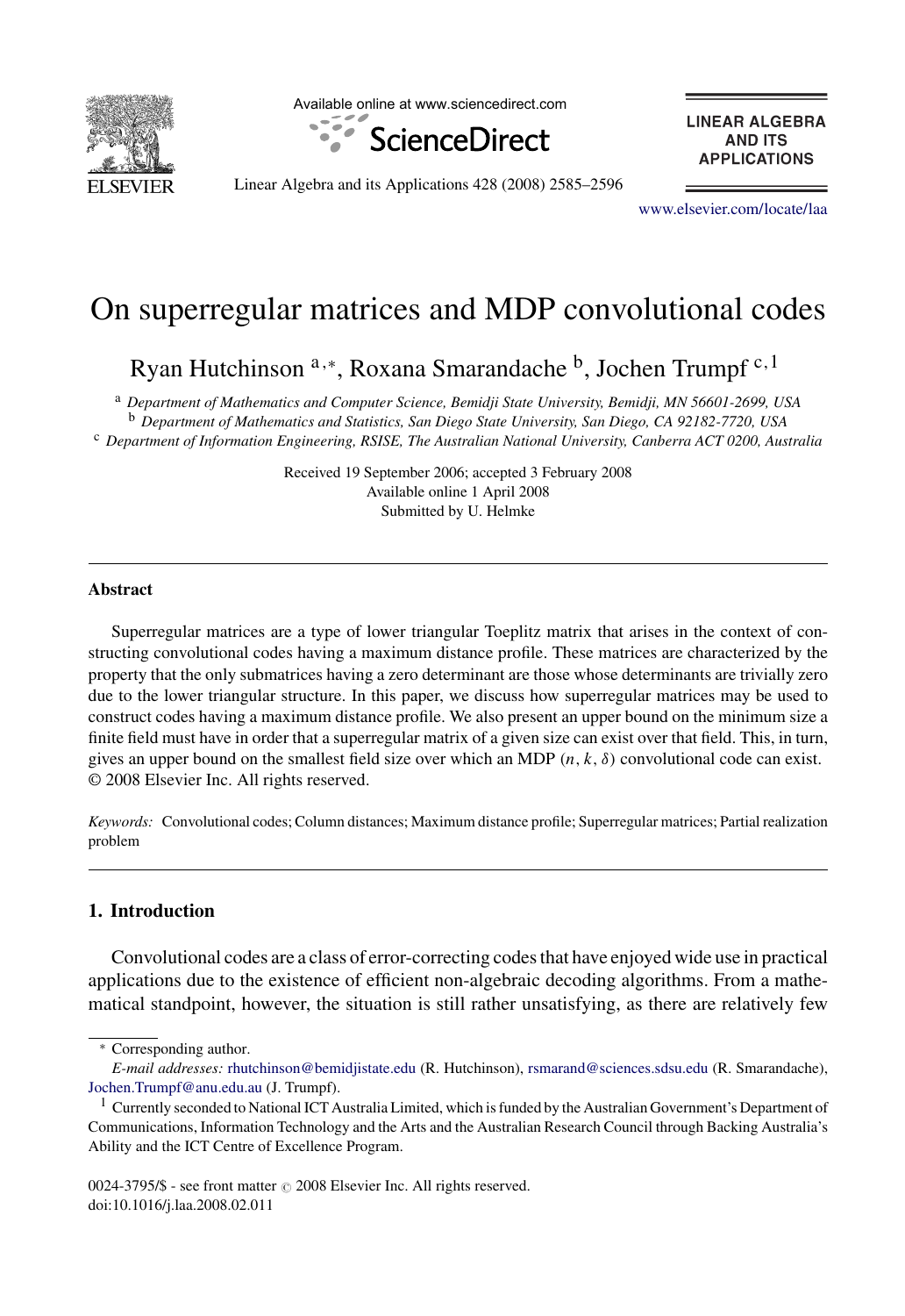algebraic constructions of convolutional codes having provably good distance properties or an accompanying algebraic decoding algorithm. Recent years have seen interesting developments in the algebraic theory of convolutional codes: the papers [5,7,8,12] extend the notion of cyclicity familiar from block code [th](#page-3-0)eory to convolutional codes; the papers [3,9] investigate weight enumerators and the existence of a MacWilliams Ide[nt](#page-5-0)ity for convolutional codes; the paper [15] uses methods from systems theory to construct convolutional codes having a desig[ned](#page-9-0) distance; and the papers [4,6,11,14,17] contain results concerning convolutional codes having certain maximal distance properties. Motivated by existence results proved in this last set of papers, we decided to investigate so-called *superregular matrices*. These matrices arise when one considers the problem of constructing convolutional codes having a maximum distance profile.

The remainder of this paper is structured as follows. The rest of this section contains a brief introduction to convolutional codes, the maximum distance profile property, and the superregularity property. In Section 2, we discuss how superregular matrices may be used to construct codes having a maximum distan[ce](#page-10-0) profile. In Section 3, we present an upper bound on the minimum field size required for a superregular matrix of a given order to exist. In Section 4, we give some possible directions for future research in this area.

We first recall material from the theory of convolutional codes relevant to the presented work. Let  $\mathbb{F}$  be a finite field. A *convolutional code*  $\mathcal{C}$  *of rate*  $k/n$  is a rank-*k* direct summand of the polynomial module  $\mathbb{F}[z]^n$ . The elements of  $\mathscr C$  are called *codewords*; when convenient, we will also view codewords as elements of  $\mathbb{F}^n[z]$ . As a summand of  $\mathbb{F}[z]^n$ ,  $\mathscr{C}$  may be viewed as the column space of a basic generator matrix  $G(z) \in \mathbb{F}[z]^{n \times k}$ ; any other generator matrix of  $\mathscr{C}$  may be obtained through multiplying  $G(z)$  by some unimodular matrix  $U(z) \in \mathbb{F}[z]^{k \times k}$ . It is wellknown (see, for example [2]) that we may assume  $G(z)$  to be minimal, which means that its high-order coefficient matrix has full rank. The *j*th *column degree* of  $G(z)$ ,  $\delta_i$ , is the maximum degree possessed by an entry of the *j*th column of  $G(z)$ . The *degree* of  $\mathscr C$  is the maximum degree of a polynomial determinant of a  $k \times k$  submatrix of  $G(z)$ . A code of rate  $k/n$  and degree  $\delta$  will be referred to as an  $(n, k, \delta)$ -code.

We will be looking at convolutional codes from the point of view of linear systems theory, and we next describe briefly how this viewpoint is connected to the definition above. Throughout, 0 will be understood to be the zero matrix or vector of the appropriate size. Given matrices  $A \in \mathbb{F}^{\delta \times \delta}$ ,  $B \in \mathbb{F}^{\delta \times k}$ ,  $C \in \mathbb{F}^{(n-k) \times \delta}$ , and  $D \in \mathbb{F}^{(n-k) \times k}$ , with  $(A, B)$  a controllable pair and  $(A, C)$  an observabl[e pa](#page-11-0)ir, one can use a sequence  $\{u_t\}_{t\geq 0}$  of *k*-vectors over  $\mathbb F$  to produce sequences  ${x_t}$ <sub>*t* $z$ </sub> of *δ*-vectors and {*y<sub>t</sub>*}*t*≥<sub>0</sub> of (*n* − *k*)-vectors via the equations

$$
x_{t+1} = Ax_t + Bu_t, \n y_t = Cx_t + Du_t, \n x_0 = 0.
$$
\n(1.1)

If there exists a  $d \in \mathbb{N}_0$  such that  $x_{d+1} = 0$  and  $u_t = 0$  for  $t \ge d+1$ , we call  $\{v_t\}_{t=0}^d = \left\{ \begin{pmatrix} y_t \\ u_t \end{pmatrix} \right\}_{t=0}^d$ *t*=0 a *finite-weight sequence for* (*A, B, C, D*) .

As explained in [15], the set of finite-weight sequences for *(A, B, C, D)* corresponds with an  $(n, k, \delta)$ -code  $\mathscr C$ . More specifically,  $\{v_0, v_1, \ldots, v_{d-1}, v_d\}$  is a finite-weight sequence for  $(A, B, C, D)$  if and only if  $v_d + v_{d-1}z + \cdots + v_1z^{d-1} + v_0z^d$  ∈ C. Let  $G(z)$  be a minimal generator matrix for  $\mathscr C$ . We form the matrix  $\overline{G(z)}$  by replacing the entry  $g_{ij}(z)$  of  $G(z)$  by  $z^{\delta_j}g_{ij}(z^{-1})$ .  $\overline{G(z)}$  is also a minimal generator matrix of an  $(n, k, \delta)$ -code  $\overline{\mathscr{C}}$ , and the codes  $\mathscr{C}$ and  $\overline{\mathscr{C}}$  are related by the fact that  $v_d + v_{d-1}z + \cdots + v_1z^{d-1} + v_0z^d \in \mathscr{C}$  if and only if  $v_0 +$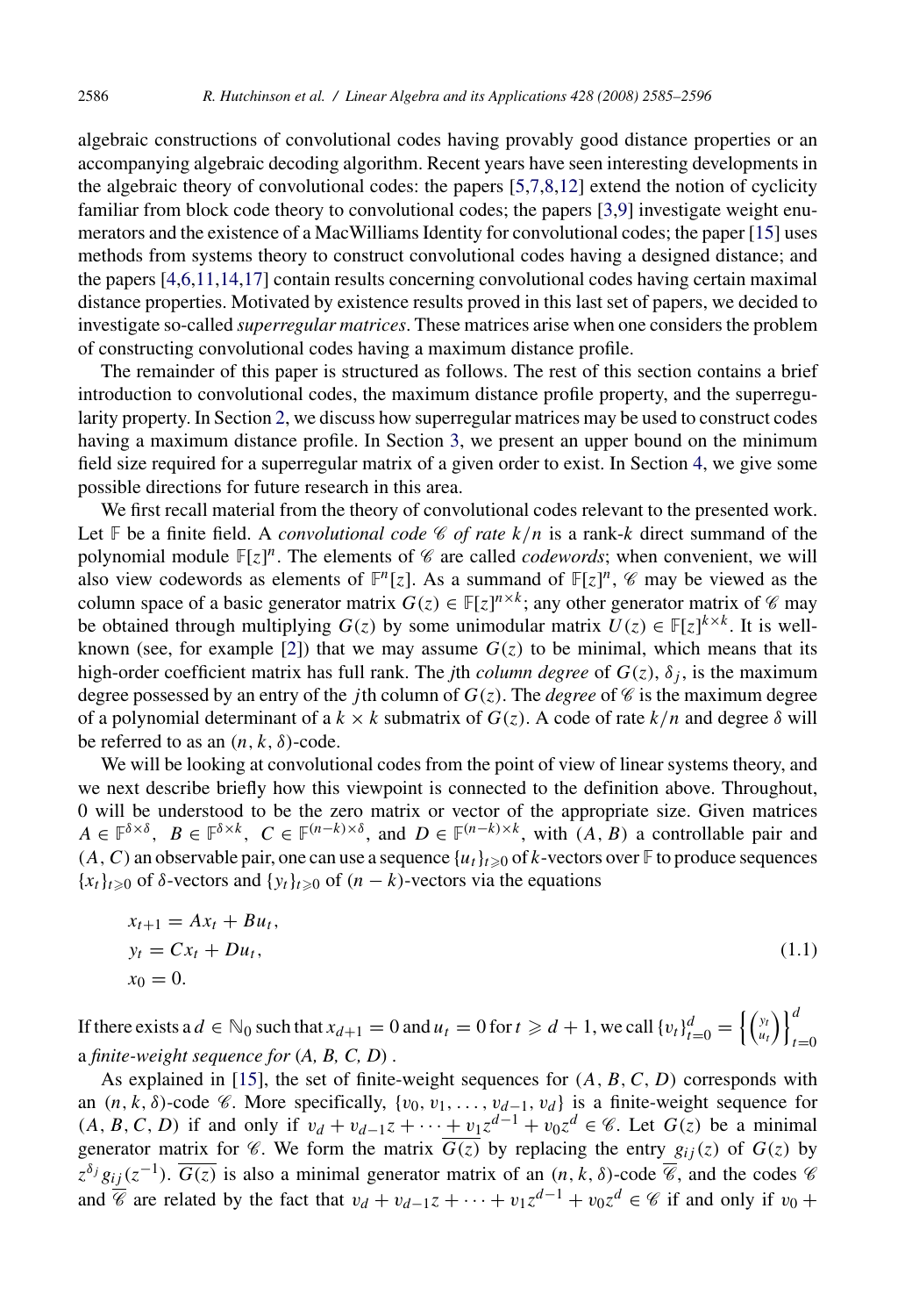$v_1z + \cdots + v_{d-1}z^{d-1} + v_dz^d \in \overline{\mathscr{C}}$  [10]. To summarize, then,  $\{v_0, v_1, \ldots, v_{d-1}, v_d\}$  is a finiteweight sequence for  $(A, B, C, D)$  if and only if  $v_0 + v_1 z + \cdots + v_{d-1} z^{d-1} + v_d z^d \in \overline{\mathscr{C}}$ . In light of this, we will also refer to the set of finite-weight sequences for*(A, B, C, D)* as an *(n, k, δ)*-code, the sequences themselves as codewords, and  $\overline{\mathscr{C}}$  as the code represented by  $(A, B, C, D)$ .

In considering the potential performance of a code, one is often interested in the question of how many errors [may](#page-11-0) be introduced to a codeword without jeopardizing the ability of a decoder to correct them. This leads to measures of distance for convolutional codes, which are defined via the Hamming weight. More precisely, if  $v := \{v_t\}_{t=0}^d$  is a codeword, then the *weight* of *v*, wt(*v*), is given by

$$
wt(v) := \sum_{i=0}^d wt(v_i).
$$

The distance measure to which the results presented in this work are related is called the *column distance*. Column distances are relevant to the performance of sequential decoding algorithms (see, f[or](#page-11-0) example [13]) and are defined as follows:

**Definition 1.1.** Let  $\mathscr C$  be a convolutional code. The *j*th *column distance* of  $\mathscr C$ ,  $d_j^c(\mathscr C)$ , is defined by

$$
d_j^c(\mathscr{C}) := \min_{v \in \mathscr{C}} \left\{ \sum_{i=0}^j \text{wt}(v_i) | v_0 \neq 0 \right\}
$$

(where if  $v = \{v_t\}_{t=0}^d$  and  $j > d$ , then  $v_i = 0$  for  $d < i \leq j$ ).

In [6], the following results concerning column distances are proved.

**Proposition 1.2.** *Let*  $\mathscr C$  *be an*  $(n, k, \delta)$ *-code, and set*  $L := \lfloor \frac{\delta}{k} \rfloor + \left| \frac{\delta}{n-k} \right|$ *. Then* 

1.  $d_j^c$  (*€*) ≤ (*j* + 1)(*n* − *k*) + 1 ∀*j* ∈ N<sub>0</sub>. 2. If  $d_j^c(\mathscr{C}) = (j+1)(n-k) + 1$  for some j, then  $d_i^c(\mathscr{C}) = (i+1)(n-k) + 1 \ \forall i \in$  $\{0, 1, \ldots, j\}.$ 3. If  $d_j^c(\mathcal{C}) = (j + 1)(n - k) + 1$ , then  $j \le L$ .

An  $(n, k, \delta)$ -code  $\mathcal C$  is said to be *maximum distance profile* (*MDP*) if  $d_L^c(\mathcal C) = (L + 1)(n - \delta)$  $k$ ) + 1. If  $\mathcal{C}$  is MDP, then it follows from statement 2 of Proposition 1.2 that  $d_j^c(\mathcal{C}) = (j + 1)$ 1)( $n - k$ ) + 1 for all  $j \in \{0, 1, ..., L\}$ . In other words, the column distances of an MDP code are maximal for as long as possible.

We end this section with two definitions.

**Definition 1.3.** Consider a lower triangular block Toeplitz matrix

$$
\mathcal{F} := \begin{bmatrix} T_1 & 0 & \cdots & 0 \\ T_2 & T_1 & \ddots & \vdots \\ \vdots & \ddots & \ddots & 0 \\ T_\gamma & \cdots & T_2 & T_1 \end{bmatrix} \in \mathbb{F}^{\gamma(n-k) \times \gamma k},
$$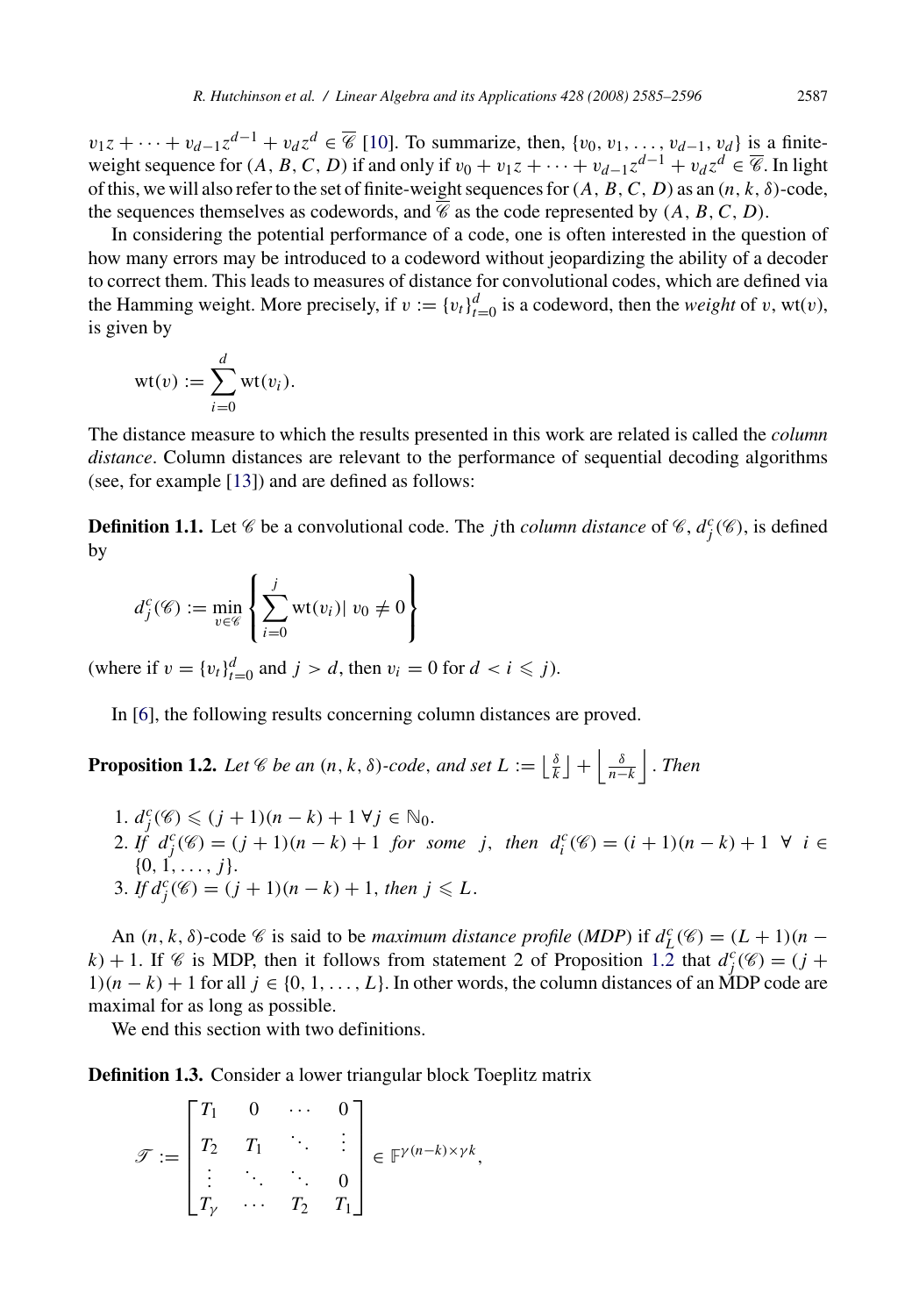<span id="page-3-0"></span>where each block has size  $(n - k) \times k$ . Let  $m \in \{1, 2, \ldots, \min\{\gamma(n - k), \gamma k\}\}\.$  Let  $I := \{i_1, \ldots, i_m\}$  $i_m$ }, with  $i_1 < \cdots < i_m$ , be a set of row indices of  $\mathcal{T}$  and  $J := \{j_1, \ldots, j_m\}$ , with  $j_1 < \cdots < j_m$ , a set of column indices of  $\mathcal{T}$ . We denote by  $\mathcal{T}^{i_1,...,i_m}_{j_1,...,j_m}$  the  $m \times m$  submatrix of  $\mathcal{T}$  formed by intersecting the rows indexed by the members of *I* with the columns indexed by the members of *J*.  $\mathcal{F}_{j_1,\dots,j_m}^{i_1,\dots,i_m}$  is said to be *proper* if, for each  $\nu \in \{1,2,\dots,m\}$ , the inequality  $j_{\nu} \leqslant \left\lceil \frac{i_{\nu}}{n-k} \right\rceil k$  holds.

Setting  $n = 2$  and  $k = 1$  gives a lower triangular Toeplitz matrix, and we have

**Definition 1.4.** A lower tri[ang](#page-9-0)ular Toeplitz matrix

$$
\mathcal{F} := \begin{bmatrix} t_1 & 0 & \cdots & 0 \\ t_2 & t_1 & \ddots & \vdots \\ \vdots & \ddots & \ddots & 0 \\ t_{\gamma} & \cdots & t_2 & t_1 \end{bmatrix} \in \mathbb{F}^{\gamma \times \gamma}
$$

is said to be *superregular* if every proper submatrix of  $\mathcal{T}$  has a nonzero determinant.

One can see that, for any  $\gamma \in \mathbb{N}$ , there exists a finite field over which a superregular matrix of order  $\gamma$  exists (see Section 4). This leads to the problem of determining the smallest such field for a given *γ* . As we will see, a solution to this problem would give an upper bound on the size of the smallest finite field over which an MDP  $(n, k, \delta)$ -code can exist. In Section 3, we take a first step toward solving this problem.

# **2. Using a superregular matrix to construct an MDP convolutional code**

By iterating the equations of (1.1), we see that, if a sequence  $\{v_t\}_{t=0}^j = \left\{ \begin{pmatrix} y_t \\ u_t \end{pmatrix} \right\}_{t=0}^j$  $t=0$  consists of the first  $j + 1$  vectors of a codeword, then it must satisfy the matrix equation

$$
\begin{bmatrix}\nD & 0 & \cdots & \cdots & 0 \\
CB & D & \ddots & & \vdots \\
-I_{(j+1)(n-k)} & CAB & CB & \ddots & \vdots \\
\vdots & \vdots & \ddots & \ddots & 0 \\
CA^{j-1}B & CA^{j-2}B & \cdots & CB & D\n\end{bmatrix}\n\begin{bmatrix}\ny_0 \\
y_1 \\
\vdots \\
y_j \\
u_1 \\
u_2\n\end{bmatrix} = 0.
$$
\n(2.2)

Consider the matrix

T*<sup>L</sup>* := ⎡ ⎢ ⎢ ⎢ ⎢ ⎢ ⎢ ⎢ ⎣ *D* 0 ··· ··· 0 *CB D* ... *. . .* <sup>−</sup>*I(L*<sup>+</sup>1*)(n*−*k) CAB CB* ... ... *. . . . . . . . .* ... ... <sup>0</sup> *CAL*−1*B CAL*−2*B* ··· *CB D* ⎤ ⎥ ⎥ ⎥ ⎥ ⎥ ⎥ ⎥ ⎦ *.* (2.3)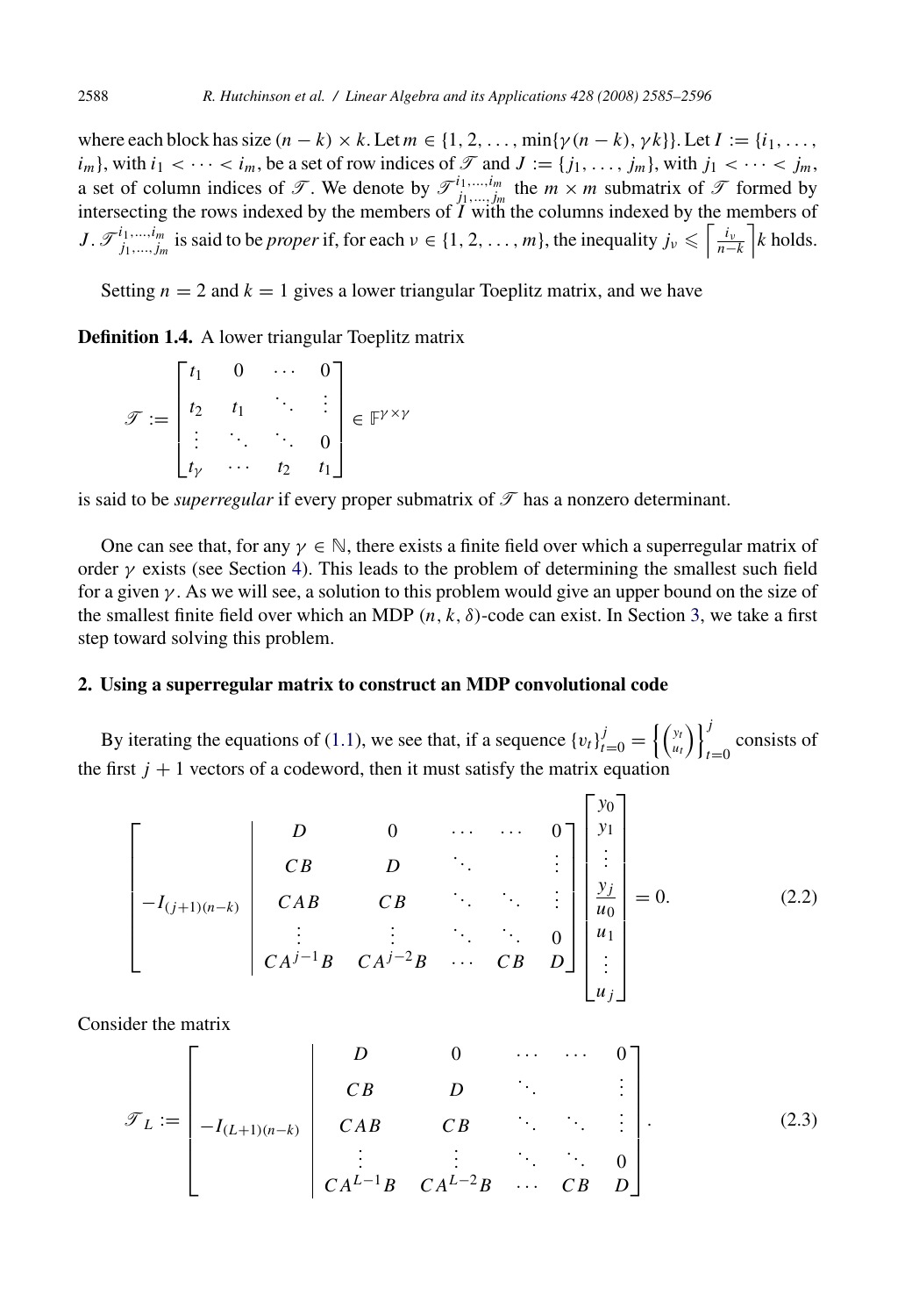If C is to be an MDP code, then the right-hand side of the matrix  $\mathcal{T}_L$  must have the property [that](#page-11-0) all of its proper submatrices have a nonzero determinant [11]. This property will be referred to as the *MDP property* for the matrix  $\mathcal{T}_L$ .

In [6], it is shown that, for parameters  $(n, k, \delta)$  $(n, k, \delta)$  such that  $(n - k)/\delta$ , there exist MDP  $(n, k, \delta)$ codes over finite fields of arbitrary characteristic. The idea is that one can use a superregular matrix of order  $(L + 1)(n - 1)$  to form a matrix having the shape of  $\mathcal{T}_L$  and having the MDP property. One then uses this matrix to find a parity check matrix for an MDP *(n, k, δ)*-code. We should note that the work in [6] makes use of the polynomial module representation of a convolutional code instead of the *(A, B, C, D)*-representation considered in this paper.

As it turns out, one can do something similar if  $(n - k)/\delta$ . The approach is derived from [10] and works for all parameters  $(n, k, \delta)$ . Let *r* be the remainder of  $\delta$  on division by  $n - k$ . Let  $\mathcal{T}$  be a superregular matrix of order  $(L + 1)(n - 1)$  if  $r = 0$  and  $(L + 1)(n - 1) + k + r - 1$  if  $r \neq 0$ . The first "cutting out" step is done as in [6]: for  $l \in \{0, \ldots, L\}$ , set

$$
F_l := \mathcal{F}^{l(n-1)+k, l(n-1)+k+1, \dots, (l+1)(n-1)}_{1,2,\dots,k}.
$$
\n(2.4)

If  $r \neq 0$ , [p](#page-3-0)artially define the  $(n - k) \times k$  matrix  $F_{L+1}$  through

$$
F_{L+1} := \left[ \frac{\mathcal{F}_{1,\ldots,k}^{(L+1)(n-1)+k,\ldots,(L+1)(n-1)+k+r-1}}{\ast} \right],
$$

where the bottom  $n - k - r$  rows, denoted by \*, are to be determined so that the sequence of matrices  $\{F_1, F_2, \ldots, F_{L+1}\}$  has a minimal partial realization  $(A, B, C)$  with *A* of order *δ* (for *(A, B, C)* to be a partial realization means that  $CA^{i-1}B = F_i$  for *i* ∈ {1*,* 2*, ..., L* + 1}); that we can do this follows from [10][Theorem 4.3]. Setting  $D := F_0$ , we may then form a matrix  $\mathcal{T}_L$ as in (2.3). By construction, this matrix has the MDP property. In other words, the *(n, k, δ)*-code represented by *(A, B, C, D)* is MDP.

We next consider an example to illustrate how one can find an MDP code using a superregular matrix. Consider the matrix

$$
\mathcal{F} := \begin{bmatrix} 1 & 0 & 0 & 0 & 0 & 0 & 0 & 0 \\ \omega & 1 & 0 & 0 & 0 & 0 & 0 & 0 \\ \omega^9 & \omega & 1 & 0 & 0 & 0 & 0 & 0 \\ \omega^{33} & \omega^9 & \omega & 1 & 0 & 0 & 0 & 0 \\ \omega^{33} & \omega^{33} & \omega^9 & \omega & 1 & 0 & 0 & 0 \\ \omega^9 & \omega^{33} & \omega^{33} & \omega^9 & \omega & 1 & 0 & 0 \\ \omega & \omega^9 & \omega^{33} & \omega^{33} & \omega^9 & \omega & 1 & 0 \\ 1 & \omega & \omega^9 & \omega^{33} & \omega^{33} & \omega^9 & \omega & 1 \end{bmatrix}
$$

defined over  $\mathbb{F}_{64}$ , where  $\omega$  is a root of the primitive polynomial  $x^6 + x + 1 \in \mathbb{F}_2[x]$  and thus a primitive field element. One may check that  $\mathcal{T}$  is superregular. We set  $(n, k, \delta) = (3, 2, 2)$  for this example, which means that  $r = 0$ ,  $L = 3$  and  $(L + 1)(n - 1) = 8$ . We may thus use  $\mathcal{T}$  to find an MDP *(*3*,* 2*,* 2*)*-code. Using (2.4), we form the matrices

$$
F_0 := [\omega \quad 1], \quad F_1 := [\omega^{33} \quad \omega^9], \quad F_2 := [\omega^9 \quad \omega^{33}], \quad F_3 := [1 \quad \omega].
$$

We then compute a minimal partial realization

$$
A := \begin{bmatrix} \omega^{62} & \omega^3 \\ \omega^{15} & \omega^{56} \end{bmatrix}, \quad B := \begin{bmatrix} 1 & 0 \\ 0 & 1 \end{bmatrix}, \quad C := \begin{bmatrix} \omega^{33} & \omega^9 \end{bmatrix}
$$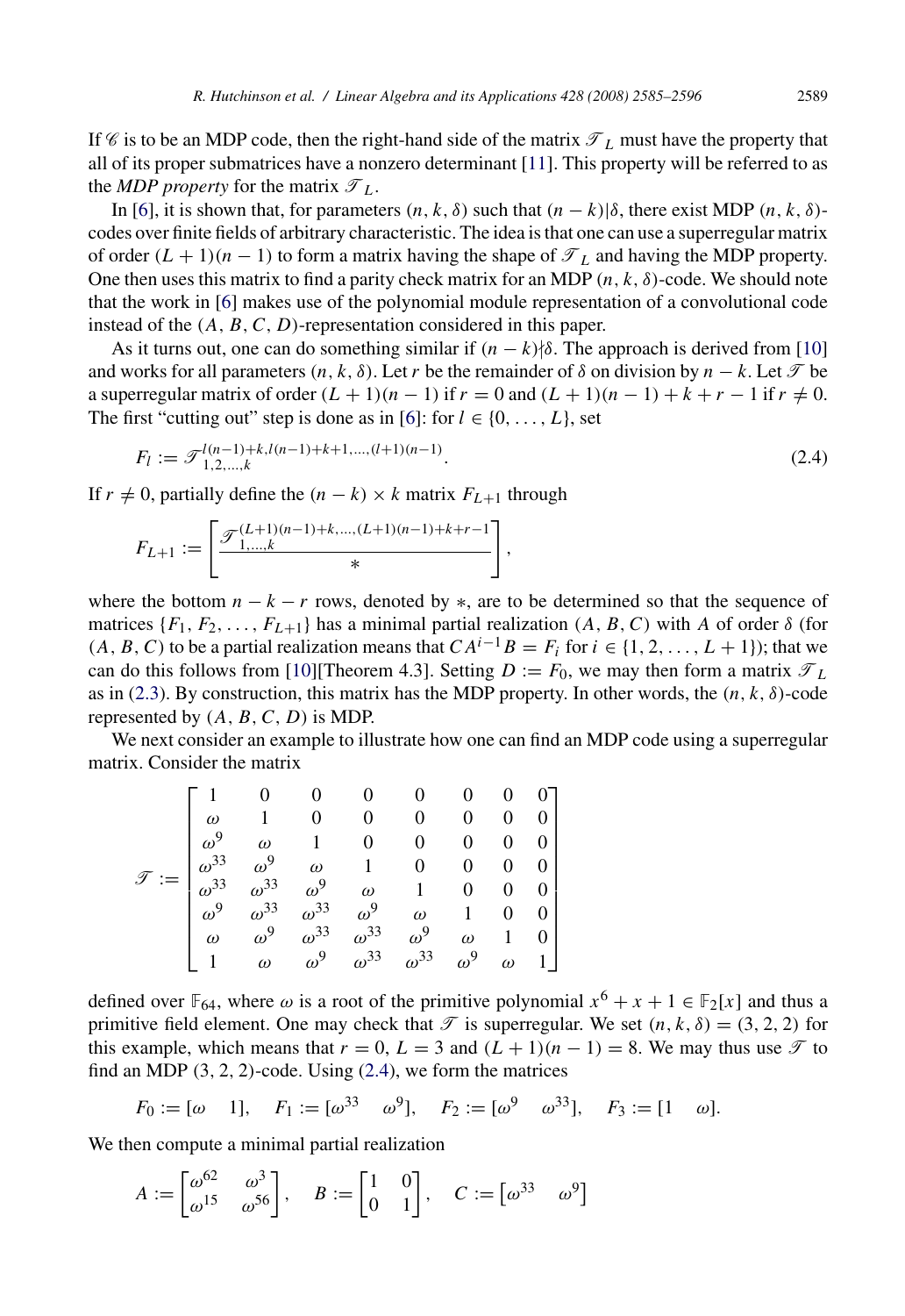for the matrix sequence  $\{F_1, F_2, F_3\}$  and set  $D := F_0$ . Since the matrix

|  |  |  |  | $\begin{bmatrix} 1 & 0 & 0 & 0 & \omega & 1 & 0 & 0 & 0 & 0 & 0 & 0 \\ 0 & 1 & 0 & 0 & \omega^{33} & \omega^9 & \omega & 1 & 0 & 0 & 0 & 0 \\ 0 & 0 & 1 & 0 & \omega^9 & \omega^{33} & \omega^{33} & \omega^9 & \omega & 1 & 0 & 0 \\ 0 & 0 & 0 & 1 & 1 & \omega & \omega^9 & \omega^{33} & \omega^{33} & \omega^9 & \omega & 1 \end{bmatrix}$ |  |  |
|--|--|--|--|------------------------------------------------------------------------------------------------------------------------------------------------------------------------------------------------------------------------------------------------------------------------------------------------------------------------------------------------|--|--|
|  |  |  |  |                                                                                                                                                                                                                                                                                                                                                |  |  |
|  |  |  |  |                                                                                                                                                                                                                                                                                                                                                |  |  |
|  |  |  |  |                                                                                                                                                                                                                                                                                                                                                |  |  |

has the MDP property, [the](#page-11-0) code generated by *(A, B, C, D)* is an MDP *(*3*,* 2*,* 2*)*-code. A minimal generator matrix for this code is

$$
G(z) = \begin{bmatrix} \omega^{36} + \omega^{54}z & \omega^{49} + \omega^{6}z \\ \omega^{56} + \omega^{62}z & \omega^{48} + \omega^{47}z \\ \omega^{15} & z \end{bmatrix}
$$

and one can verify that

$$
H(z) = \left[1 + \omega^{57} z + \omega^{62} z^2 \quad \omega + \omega^{44} z + \omega^{54} z^2 \quad 1 + \omega^{17} z + \omega^{21} z^2\right]
$$

is a parity check matrix. We observe that  $H(z)$  is the parity check matrix that one would have obtained by following [6, Appendix C].

## **3. An upper bound for the required field size**

A fundamental question to consider in trying to better understand superregular matrices is that of how large a finite field must be so that a superregular matrix of a given order can exist over that field. For example, no  $3 \times 3$  superregular matrix exists over the field  $\mathbb{F}_2$ . By definition, all entries in the lower triangular part of a superregular matrix must be nonzero, which leaves only the matrix

| $\overline{0}$ |                                             |          |
|----------------|---------------------------------------------|----------|
|                | $\begin{bmatrix} 0 \\ 0 \\ 1 \end{bmatrix}$ | $\vdots$ |
|                |                                             |          |

this matrix is clearly not superregular, since the lower left  $2 \times 2$  submatrix has a zero determinant. In this section, we give an upper bound on the required field size by using a counting argument. We begin with two lemmas.

**Lemma 3.1.** *Let*  $i \in \mathbb{N}_0$  *and*  $\gamma \in \mathbb{N}$ *. Define* 

$$
S_{i,\gamma} := \left\{ \{s_l\}_{l=0}^{i+1} \in \mathbb{N}_0^{i+2} | 0 = s_0 < s_1 < \dots < s_{i+1} = \gamma, \ s_j + s_{i-j+1} \leq \gamma \text{ for } j \in \left\{0, 1, \dots, \left\lceil \frac{i}{2} \right\rceil \right\} \right\}
$$

*and*

$$
T_{i,\gamma} := \left\{ \{t_l\}_{l=0}^{i+1} \in \mathbb{N}_0^{i+2} | 0 = t_0 < t_1 < \cdots < t_{i+1} = \gamma, \sum_{l=0}^m (-1)^l (t_{l+1} - t_l) \geq 0 \text{ for } m \in \{0, 1, \ldots, i\} \right\}.
$$

*Then*  $|S_{i,\gamma}| = |T_{i,\gamma}|$ *.* 

<span id="page-5-0"></span>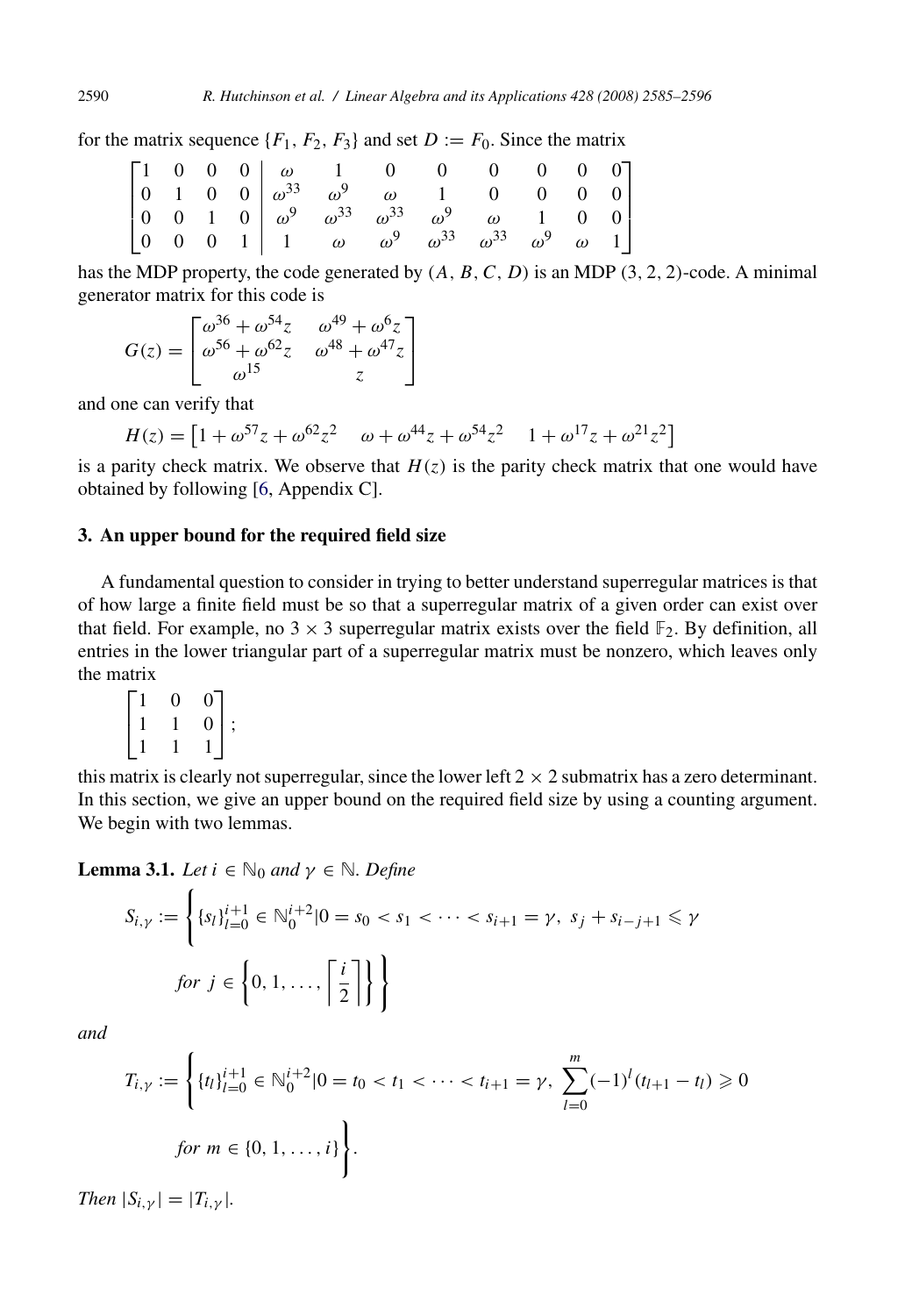**Proof.** We construct injective functions  $f : S_{i, \gamma} \to T_{i, \gamma}$  and  $g : T_{i, \gamma} \to S_{i, \gamma}$ . Throughout the proof, *t*−<sup>1</sup> and *s*−<sup>1</sup> are defined to be 0.

Let  ${s_l}^{i+1}_{l=0} \in S_{i,\gamma}$ . Starting with  $j = 0$ , form the sequence  ${t_l}^{i+1}_{l=0}$  using the recursive formulae

$$
t_{2j+1} := t_{2j} + s_{i-j+1} - s_{i-j}, \tag{3.5}
$$

$$
t_{2j} := t_{2j-1} + s_j - s_{j-1}.\tag{3.6}
$$

It follows immediately that  $\{t_l\}_{l=0}^{i+1}$  is a strictly increasing sequence and that  $t_0 = 0$ . Rewriting these formulae gives the identities

$$
t_{l+1} - t_l = s_{i - \frac{l}{2} + 1} - s_{i - \frac{l}{2}} \quad l \text{ even}
$$
\n(3.7)

$$
t_{l+1} - t_l = s_{\frac{l+1}{2}} - s_{\frac{l+1}{2} - 1} \quad l \text{ odd.}
$$
\n(3.8)

Recalling the definition of the set  $S_{i,y}$  and using the identities (3.7) and (3.8), one sees that, for  $m \in \{0, 1, \ldots, i\}$ 

$$
\sum_{l=0}^{m} (-1)^{l} (t_{l+1} - t_{l}) = s_{i+1} + s_{0} - \left( s_{\lceil \frac{m}{2} \rceil} + s_{i-\lfloor \frac{m}{2} \rfloor} \right)
$$

$$
= \gamma - \left( s_{\lceil \frac{m}{2} \rceil} + s_{i-\lfloor \frac{m}{2} \rfloor} \right)
$$

$$
\geq \gamma - \left( s_{\lceil \frac{m}{2} \rceil} + s_{i-\lceil \frac{m}{2} \rceil + 1} \right)
$$

$$
\geq 0.
$$

Using the identities (3.7) and (3.8) again and recalling that  $t_0 = s_0 = 0$ , one also sees that

$$
t_{i+1} = t_{i+1} - t_0 = \sum_{l=0}^{i} (t_{l+1} - t_l) = s_{i+1} - s_0 = s_{i+1} = \gamma.
$$

It follows that  $\{t_l\}_{l=0}^{i+1} \in T_{i,\gamma}$ . We may thus define a function  $f: S_{i,\gamma} \to T_{i,\gamma}$  through  $f(\{s_l\}_{l=0}^{i+1}) =$  ${t_l}_{l=0}^{i+1}$ , where  ${t_l}_{l=0}^{i+1}$  is defined via (3.5) and (3.6). It follows immediately from these formulae that *f* is injective.

We next define a function  $g: T_{i,\gamma} \to S_{i,\gamma}$  by rewriting (3.5) and (3.6). Let  $\{t_l\}_{l=0}^{i+1} \in T_{i,\gamma}$ . Form the sequence  $\{s_l\}_{l=0}^{i+1}$  using first the recursive formula

$$
s_j := s_{j-1} + t_{2j} - t_{2j-1}
$$
\n(3.9)

for  $j \in \left\{0, \ldots, \left\lceil \frac{i}{2} \right\rceil \right\}$  and then

$$
s_{i-j+1} := s_{i-j} + t_{2j+1} - t_{2j}
$$
\n
$$
(3.10)
$$

for  $j \in \{0, ..., \lfloor \frac{i}{2} \rfloor\}$  (starting with  $j = \lfloor \frac{i}{2} \rfloor$ ). It is again immediate that  $\{s_l\}_{l=0}^{i+1}$  is strictly increasing and that  $s_0 = 0$ . Noting that the identities (3.7) and (3.8) again apply, we see that

$$
s_{i+1} = s_{i+1} - s_0 = \sum_{l=0}^{i} (t_{l+1} - t_l) = t_{i+1} - t_0 = t_{i+1} = \gamma.
$$

As *m* ranges over the odd numbers of the set  $\{1, \ldots, i\}$ ,  $\lceil \frac{m}{2} \rceil$  ranges over the set  $\{1, \ldots, \lceil \frac{i}{2} \rceil\}$ . Since  $s_0 = 0$  and  $s_0 + s_{i+1} = \gamma$ , we have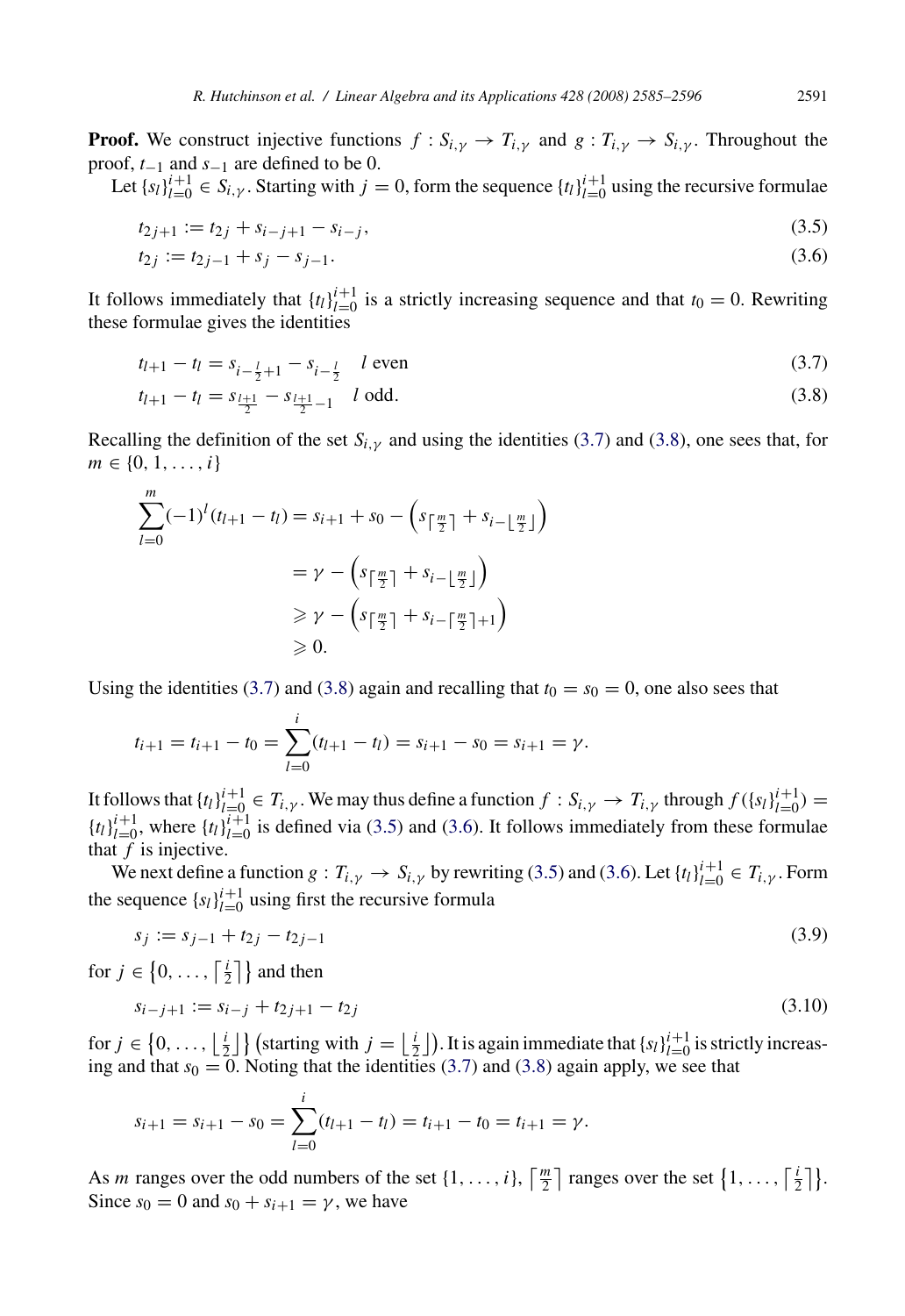$$
\gamma - \left(s_{\lceil \frac{m}{2} \rceil} + s_{i-\lfloor \frac{m}{2} \rfloor}\right) = \gamma - \left(s_{\lceil \frac{m}{2} \rceil} + s_{i-\lceil \frac{m}{2} \rceil + 1}\right)
$$
  
=  $s_{i+1} + s_0 - \left(s_{\lceil \frac{m}{2} \rceil} + s_{i-\lceil \frac{m}{2} \rceil + 1}\right)$   
=  $\sum_{l=0}^{m} (-1)^l (t_{l+1} - t_l)$   
\ge 0

for these odd values of *m*. We thus see that  $s_j + s_{i-j+1} \leq \gamma$  for  $j \in \{0, 1, ..., \lceil \frac{i}{2} \rceil\}$ . It follows that  $\{s_l\}_{l=0}^{i+1} \in S_{i,\gamma}$ . Just as in the first part of the proof, we obtain a function  $g: T_{i,\gamma} \to S_{i,\gamma}$ through  $g({t_l}_{l=0}^{i+1}) = {s_l}_{l=0}^{i+1}$ , which is clearly injective. We conclude that  $|S_{i,\gamma}| = |T_{i,\gamma}|$ .  $\Box$ 

**Lemma 3.2.** *Consider the lower triangular Toeplitz matrix of indeterminates*

$$
\mathscr{X} := \begin{bmatrix} x_1 & 0 & \cdots & 0 \\ x_2 & x_1 & \ddots & \vdots \\ \vdots & \ddots & \ddots & 0 \\ x_\gamma & \cdots & x_2 & x_1 \end{bmatrix} \in \mathbb{F}[x_1, x_2, \ldots, x_\gamma]^{\gamma \times \gamma}.
$$

*Let P denote the set of polynomials in which xγ appears that arise as the determinant of at least one proper submatrix of* X*. Then*

$$
|P| \leqslant \frac{1}{2} \left( \frac{1}{\gamma} \left( \frac{2(\gamma - 1)}{\gamma - 1} \right) + \left( \frac{\gamma - 1}{\frac{\gamma - 1}{2}} \right) \right).
$$

**Proof.** Throughout the proof, we take  $\{1, 2, \ldots, s - 1\}$  to be the empty set if  $s = 1$ . Similarly, we take  $\{2, \ldots, \gamma - 1\}$  to be the empty set if  $\gamma = 1$  or 2.

Since we are concerned only with determinants in which  $x<sub>y</sub>$  appears, we restrict our attention to the submatrix  $\mathcal{X}_1^{\gamma}$  and the submatrices  $\mathcal{X}_{1,j_1,\dots,j_{s-1}}^{i_1,i_2,\dots,i_{s-1},\gamma}$  with  $s \in \{2,\dots,\gamma-1\}$ . By doing a cofactor expansion along the first column of  $\mathscr{X}_{1,j_1,\dots,j_{s-1}}^{i_1,i_2,\dots,i_{s-1},\gamma}$ , we see that  $x_{\gamma}$  appears in det $(\mathscr{X}_{1,j_1,\dots,j_{s-1}}^{i_1,i_2,\dots,i_{s-1},\gamma})$ if and only if  $\det(x_{j_1,j_2,\ldots,j_{s-1}}^{i_1,i_2,\ldots,i_{s-1}}) \neq 0$ . This is the case if and only if  $x_{j_1,j_2,\ldots,j_{s-1}}^{i_1,i_2,\ldots,i_{s-1}}$  is a proper submatrix of X [11], in other words if and only if  $j_{\nu} \leq i_{\nu}$  for all  $\nu \in \{1, 2, ..., s - 1\}$ . Thus, we are interested in the set of pairs of sequences  $({2 \le i_1 < \cdots < i_{s-1} \le \gamma - 1}, {2 \le j_1 < \cdots < j_{s-1}}$  $j_{s-1} \leq \gamma - 1$ }, where  $j_{\nu} \leq i_{\nu}$  for all  $\nu \in \{1, 2, ..., s-1\}$  and  $s \in \{2, ..., \gamma-1\}$  Denote this set by  $N_{\nu}$ .

We next observe that  $j_{\nu} \leq i_{\nu}$  if and only if  $\gamma - i_{\nu} + 1 \leq \gamma - j_{\nu} + 1$ . We also observe that  $\mathscr{X}^{\gamma-j_{s-1}+1,\gamma-j_{s-2}+1,\dots,\gamma}_{1,\gamma-i_{s-1}+1,\dots,\gamma-i_1+1}$  is the transpose of  $\mathscr{X}^{i_1,i_2,\dots,i_{s-1},\gamma}_{1,j_1,\dots,j_{s-1}}$  about the antidiagonal of  $\mathscr{X}$ . In fact, since  $\mathscr X$  is symmetric about its antidiagonal,  $\mathscr X^{Y-j_{s-1}+1,\gamma-j_{s-2}+1,\dots,\gamma}_{1,\gamma-i_{s-1}+1,\dots,\gamma-i_1+1}$  is the transpose of  $\mathcal{X}^{i_1,i_2,...,i_{s-1},\gamma}_{1,j_1,...,j_{s-1}}$  about the antidiagonal of  $\mathcal{X}^{i_1,i_2,...,i_{s-1},\gamma}_{1,j_1,...,j_{s-1}}$ . Since transpose about the antidiagonal does not affect the determinant, it follows that  $\det(\mathcal{X}_{1,j_1,...,j_{s-1}}^{i_1,i_2,...,i_{s-1},\gamma}) = \det(\mathcal{X}_{1,\gamma-i_{s-1}+1,...,\gamma-i_{1}+1}^{\gamma-i_{s-2}+1,...,\gamma}).$ Let *N*<sup> $\prime$ </sup> denote the subset of *N*<sub> $\prime$ </sub> consisting of those pairs of sequences satisfying  $(2 \leq i_1 < \cdots < i_n)$  $i_{s-1} \leq \gamma - 1$ *}*,  $\{2 \leq j_1 < \cdots < j_{s-1} \leq \gamma - 1\}$ ) =  $(\{2 \leq \gamma - j_{s-1} + 1 < \cdots < \gamma - j_1 + 1,$  $\gamma$  − 1}, {2  $\leq \gamma$  − *i<sub>s−1</sub>* + 1 < ··· <  $\gamma$  − *i<sub>1</sub>* + 1  $\leq \gamma$  − 1}). From the preceding observations, it follows that  $|P| \le \frac{1}{2}(|N_{\gamma}|+|N'_{\gamma}|)$ .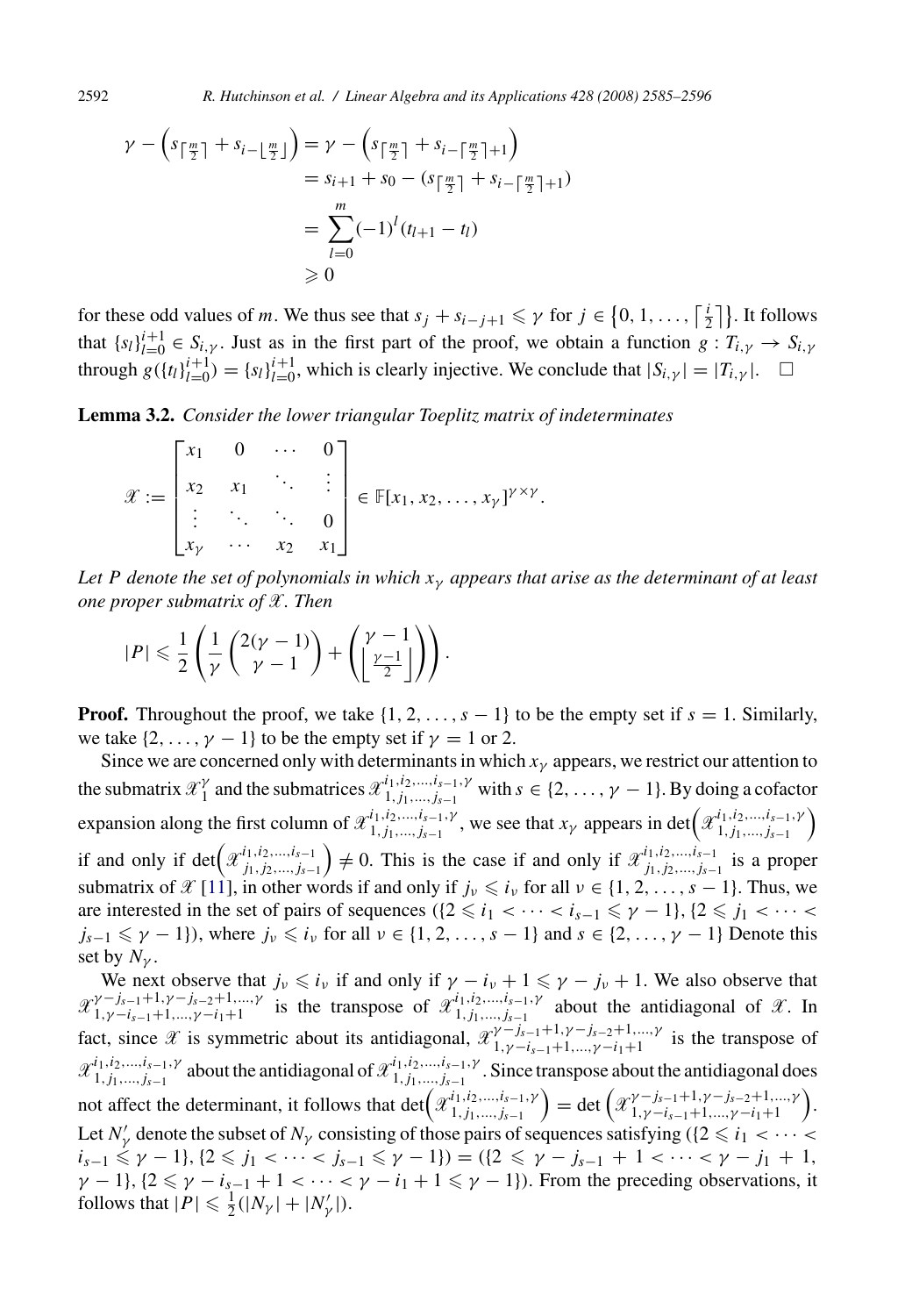By observing that the members of  $N_{\gamma}$  are in bijective correspondence with the members of the set considered in problem ( $j^5$ ) of [18][page 11] (with  $n = \gamma - 1$ ), one sees that  $|N_{\gamma}| =$  $\frac{1}{\gamma} \binom{2(\gamma-1)}{\gamma-1}$ , and it thus remains to compute  $|N'_{\gamma}|$ . To do this, we first observe that, if  $(2 \leq \gamma)$ *i*[<](#page-5-0)sub>1</sub> < ··· < *i<sub>s−1</sub>* ≤  $\gamma$  − 1}*,* {2 ≤ *j*<sub>1</sub> < ··· < *j<sub>s−1</sub>* ≤  $\gamma$  − 1}*)* ∈ *N'<sub>γ</sub>*, then  $\gamma$  − *i<sub>v</sub>* = *j<sub>s−v</sub>* − 1 for all  $v \in \{1, 2, ..., s - 1\}$ . It follows that this pair of sequences is completely determined by the  $s - 1$  integers  $w_1 := j_1 - 1$ ,  $w_2 := j_2 - 1$ , ...,  $w_{s-1} := j_{s-1} - 1$ . Since  $( {2 \le i_1 < \cdots < i_n} )$  $i_{s-1} \le \gamma - 1$ },  $\{2 \le j_1 < \cdots < j_{s-1} \le \gamma - 1\}$  $\in N_\gamma$ , we have  $j_\nu = w_\nu + 1 \le \gamma - w_{s-\nu} = i_\nu$ for all  $v \in \left\{1, \ldots, \left\lceil \frac{s-1}{2} \right\rceil \right\}$ . These inequalities may be rewritten as  $w_v + w_{s-v} \leq \gamma - 1$ . In other words,  $\{0, w_1, \ldots, w_{s-1}, \gamma - 1\} \in S_{s-1,\gamma-1}$ . Thus, each member of  $N'_\gamma$  may be associated with a unique member of  $S_{s-1,\gamma-1}$ . Similarly, each member of  $S_{s-1,\gamma-1}$  may be associated with a unique member of  $N'_\gamma$ . We therefore have that  $|N'_\gamma| = \sum_{y=0}^{\gamma-2} |S_{y,\gamma-1}|$ . From Lemma 3.1, we know that  $\sum_{y=0}^{\gamma-2} |S_{y,\gamma-1}| = \sum_{y=0}^{\gamma-2} |T_{y,\gamma-1}|$ , and so it is sufficient to compute  $\sum_{y=0}^{\gamma-2} |T_{y,\gamma-1}|.$ 

Suppose  $\{t_l\}_{l=0}^s \in T_{s-1,\gamma-1}$ . T[o th](#page-10-0)is sequence, we may associate a nonnegative planar walk of length  $\gamma$  − 1 with  $s + 1$  vertices. The walk begins at the origin, and steps are given by the vectors  $(1, 1)$  and  $(1, -1)$ . The vertices of the walk are the origin, the endpoint of the walk, and the points where the direction of the walk changes from up to down or from down to up. We make the association by letting  $t_i$  be the *x*-coordinate of the *i*th vertex. The nonnegativity of the walk is guaranteed by the condition defining membership in  $T_{s-1,\gamma-1}$ . Conversely, the *x*-coordinates of the  $s + 1$  vertices in a nonnegative planar walk of length  $\gamma - 1$ may be used to form a sequence in  $T_{s-1,\gamma-1}$ . Therefore, this association gives a bijective correspondence between sequences in  $\bigcup_{y=0}^{\gamma-2} T_{y,y-1}$  and nonnegative planar walks of length  $\gamma$  − 1. It is a fact (see, for example [1]) that the number of nonnegative planar walks of length  $\gamma - 1$  is given by  $\left(\frac{\gamma - 1}{2}\right)$ . This means that  $\sum_{y=0}^{\gamma - 2} |T_{y,\gamma-1}| = \left(\frac{\gamma - 1}{2}\right)$ . Consequently,  $|N'_\gamma|$  =  $\left(\frac{\gamma-1}{2}\right)$ .  $\Box$ 

Set  $B_{\gamma} := \frac{1}{2}$  $\left(\frac{1}{\gamma}\left(\begin{array}{c}2(\gamma-1) \\ \gamma-1\end{array}\right)+\left(\begin{array}{c}\gamma-1 \\ \frac{\gamma-1}{2}\end{array}\right)\right)$ . We then have the following theorem.

**Theorem 3.3.** *Let*  $\mathbb{F}$  *be a finite field such that*  $|\mathbb{F}| > B_{\gamma}$ *. Then, there exists a superregular matrix of order γ over* F*.*

**Proof.** The proof is by induction. The claim is clearly true if  $\gamma = 1$ . Suppose that the claim holds for  $\gamma = k$ , and let  $\mathbb{F}$  be a finite field such that  $|\mathbb{F}| > B_{k+1}$ . Since  $B_{k+1} \geq B_k$ , we may assume that a superregular matrix

 $\mathscr{T}_k \coloneqq$  $\Gamma$  $\blacksquare$  $t_1$  0  $\cdots$  0  $t_2$   $t_1$   $\ddots$  : *. . .* ... ... <sup>0</sup>  $t_k$   $\cdots$   $t_2$   $t_1$ ⎤ ⎥ ⎥ ⎥ ⎥ ⎦

of order k exists over  $\mathbb{F}$ . We want to see that we may substitute an element of  $\mathbb{F}$  for x in the matrix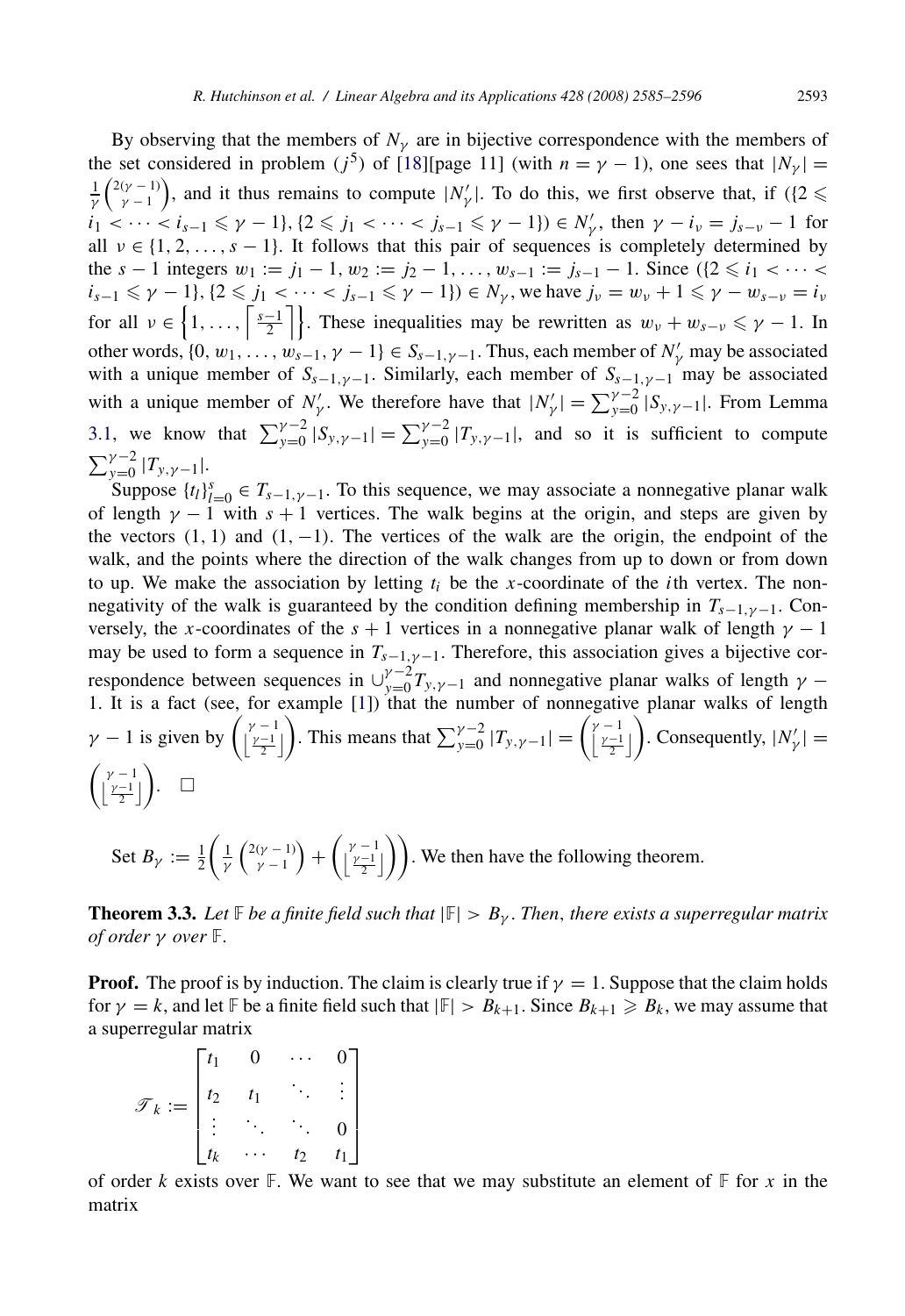$$
\mathcal{F}_{k+1} := \begin{bmatrix} t_1 & 0 & \cdots & \cdots & 0 \\ t_2 & t_1 & \ddots & & \vdots \\ \vdots & \ddots & \ddots & \ddots & \vdots \\ t_k & & \ddots & \ddots & 0 \\ x & t_k & \cdots & t_2 & t_1 \end{bmatrix},
$$

so that it is also superregular. This will be the case if and only if we may substitute an element of  $\mathbb F$ for *x* so that all of the determinants of submatrices in which *x* appears are nonzero (the determinants of all other proper submatrices are already nonzero, since  $\mathcal{T}_k$  is assumed to be superregular). By Lemma 3.2, there are at most  $B_{k+1}$  such determinants. Noting that these determinants are all linear in *x*, it follows that, since  $|F| > B_{k+1}$ , we may find such an element of F. This completes the proof.  $\Box$ 

Recalling how a superregular matrix can be used to construct an MDP  $(n, k, \delta)$ -code, we have

**Corollary 3.4.** *Let r be the remainder of*  $\delta$  *on division by*  $n - k$ *. Let*  $\mathbb{F}$  *be a finite field sat[isf](#page-11-0)ying* |F| *> B(L*<sup>+</sup>1*)(n*−1*) or* |F| *> B(L*<sup>+</sup>1*)(n*−1*)*+*k*+*r*−<sup>1</sup> *as r* = 0 *or r /*= 0*, respectively. Then, an MDP*  $(n, k, \delta)$ *-code exists over*  $\mathbb{F}$ *.* 

For small values of  $\gamma$ , we were able to determine the exact minimum field size required for the existence of a superregular matrix of order *γ* . The results may be seen in Table 1. Note that we do not claim that each field having a size larger than the minimum required size admits the existence of a superregular matrix, though computer searches have led us to believe that this is in fact the case. Looking at Table 1, it is apparent that the upper bound  $B_y + 1$  grows much more quickly than the minimum required field size.

It is still an open problem as to how this bound may be refined. Based on examples in [6], we performed computer searches that led us to make the following conjecture; if true, it would offer a significant improvement to the bound given above:

**Conjecture 3.5.** For  $\gamma \ge 5$ , there exists a superregular matrix of order  $\gamma$  over the field  $\mathbb{F}_{2^{\gamma-2}}$ .

# **4. For future research: finding a construction**

At this point, little is understood about how to construct superregular matrices. The problem of finding constructions appears to be a very hard one. One must find a way of guaranteeing that

| Comparison of minimum required field size and $B_{\gamma} + 1$ |  |
|----------------------------------------------------------------|--|

| $\gamma$ | Minimum required field size | $+1$<br>$B_{\nu}$ |
|----------|-----------------------------|-------------------|
|          |                             |                   |
|          |                             |                   |
|          |                             |                   |
|          |                             | 27                |
|          | 17                          | 77                |
|          | 31                          | 233               |
|          | 59                          | 751               |
| 10       | $\leqslant$ 127             | 2495              |

<span id="page-9-0"></span>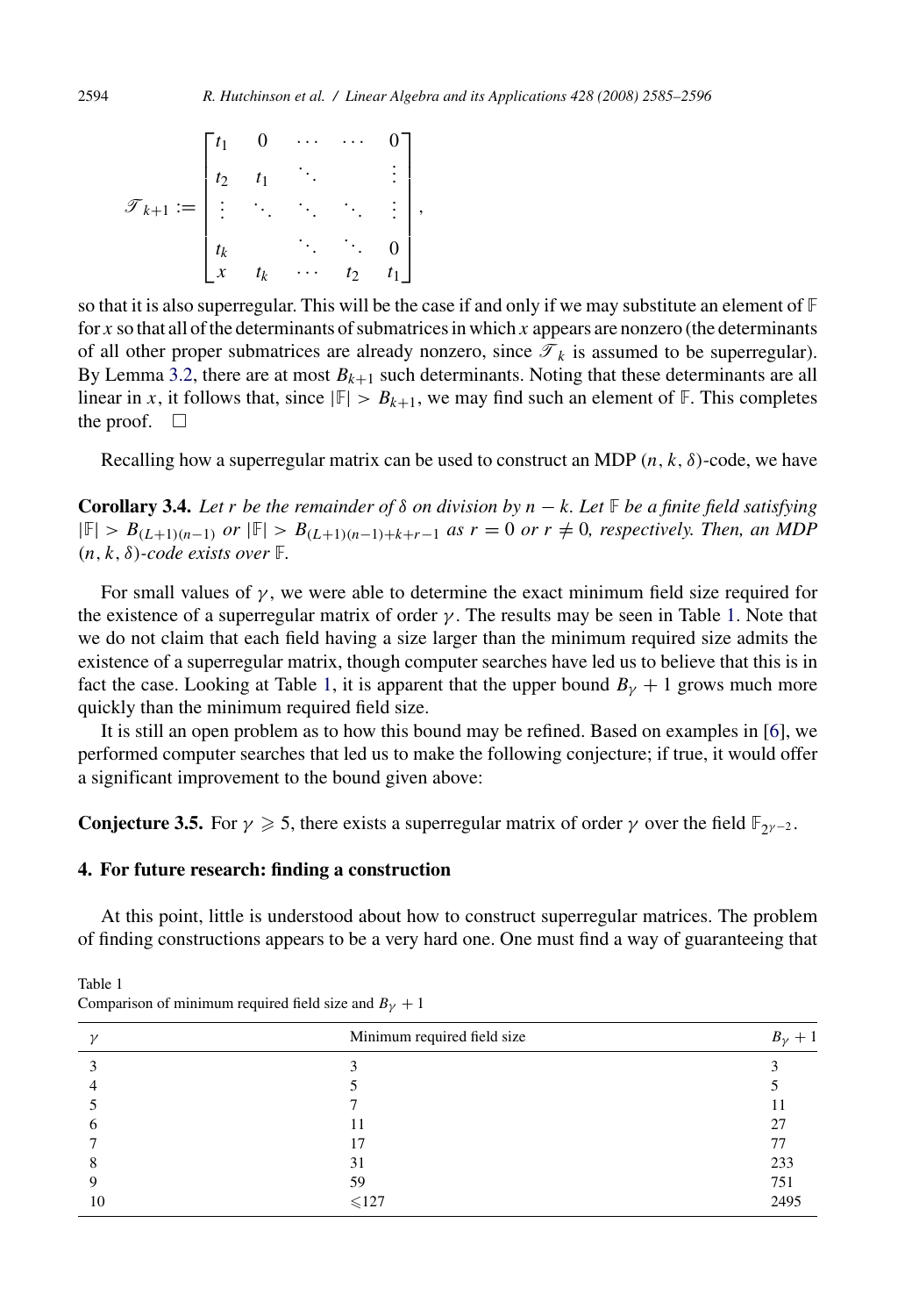<span id="page-10-0"></span>all proper submatrices with any number of zeroes above the diagonal have a nonzero determinant and do so with additional constraints coming from the Toeplitz structure. In [16], a method is given for constructing, for any prime number  $p$ , a triangular Toeplitz array of order  $p$  over  $\mathbb{F}_p$ having the property that all full square submatrices (submatrices with no zero entries) have a nonzero determinant. Unfortunately, there seems to be no way to extend this construction to the much more general situation considered in this paper.

In [6], the following result is proved:

**Theorem 4.1.** *For all*  $\gamma \in \mathbb{N}$ *, the matrix* 

$$
X_{\gamma} := \begin{bmatrix} 1 & 0 & \cdots & \cdots & 0 \\ (\gamma - 1) & 1 & \ddots & & & \vdots \\ (\gamma - 1) & (\gamma - 1) & 1 & \ddots & & \vdots \\ \vdots & \vdots & \ddots & \ddots & \ddots & \vdots \\ (\gamma - 1) & (\gamma - 1) & \cdots & (\gamma - 1) & 1 & 0 \\ (\gamma - 2) & (\gamma - 3) & \cdots & (\gamma - 1) & 1 & 0 \\ 1 & (\gamma - 2) & \cdots & \cdots & (\gamma - 1) & 1 \end{bmatrix} \in \mathbb{Z}^{\gamma \times \gamma}
$$

*has the property that the determinants of all of its proper submatrices are positive.*

Thus, for a sufficiently large prime number *p*, taking the entries of this matrix modulo *p* results in a superregular matrix. This gives a construction insofar as one knows that, modulo a large enough prime number, the matrix  $X_{\gamma}$  is superregular. It is not clear, however, how one may give a good bound as to how large  $p$  must be for a given  $\gamma$ , and this must also be left for future research.

## **5. Conclusions**

In this paper, we investigated superregular matrices in connection with convolutional codes. In particular, we discussed how superregular matrices may be used to construct codes having a maximum distance profile. The main result of this paper is an upper bound on the minimum size a finite field must have in order that a superregular matrix of a given order can exist over it.

## **Acknowledgements**

The authors would like to thank the referees for their careful reading and comments.

# **References**

- [1] W. Feller, An Introduction to Probability Theory and its Applications, third ed., Wiley, New York, 1950.
- [2] G. Forney Jr., Minimal bases of rational vector spaces with applications to multi-variable linear systems, SIAM J. Control 13 (3) (1975) 493–520.
- [3] H. Gluesing-Luerssen, On the weight distribution of convolutional codes,Linear Algebra Appl. 408 (2005) 298–326.
- [4] H. Gluesing-Luerssen, B. Langfeld, A class of one-dimensional MDS convolutional codes,J. Algebra Appl. 5 (2006) 505–520.